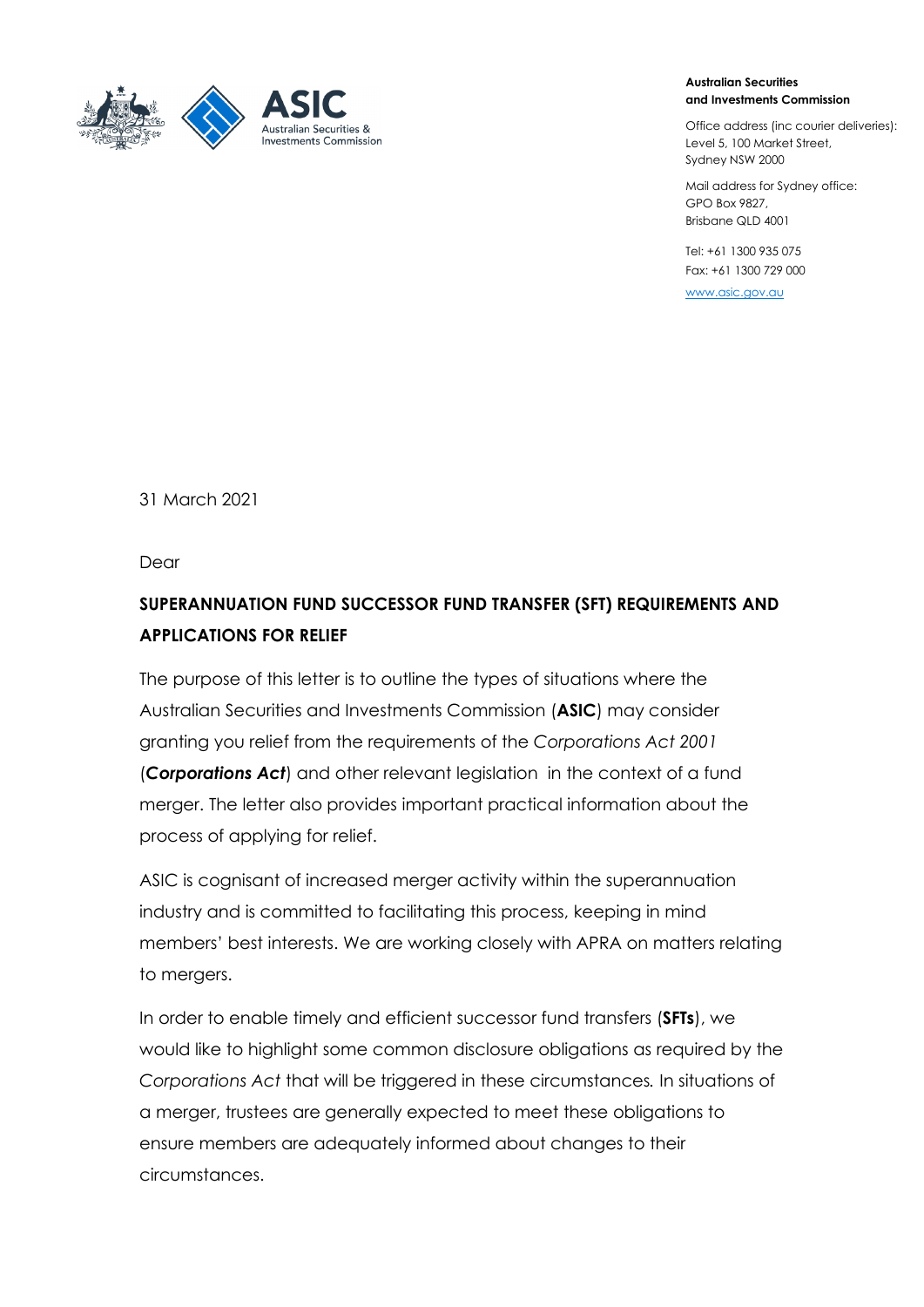Many of the relief applications that we receive in a merger context relate to disclosure obligations.

This letter will outline the circumstances in which ASIC has granted relief in the past in the context of a merger. We are highlighting these situations to help you make a decision about whether or not it may be appropriate for you to make an application for relief.

## **Disclosure obligations**

This letter will **not** capture all the obligations that apply, and trustees are responsible for ensuring they have identified the disclosure requirements relevant to them. It is important, however, that trustees are familiar with the following *Corporations Act* provisions:

- 1. Significant Event Notification (**SEN**): generally, the transferring trustee **must** give members a SEN per s1017B(2)(d). See also - [Information](https://asic.gov.au/regulatory-resources/superannuation-funds/superannuation-guidance-relief-and-legislative-instruments/notifying-members-about-superannuation-transfers-without-consent/) [Sheet 90.](https://asic.gov.au/regulatory-resources/superannuation-funds/superannuation-guidance-relief-and-legislative-instruments/notifying-members-about-superannuation-transfers-without-consent/)
- 2. Product Disclosure Statement (**PDS**): generally, the receiving trustee **must** give the member a PDS for the new fund (s1012A – 1012C). See also - [Information Sheet 155 - Shorter PDSs;](http://download.asic.gov.au/media/1338830/info155-published-27-November-2013.pdf) [Regulatory Guide 168 - PDSs.](https://download.asic.gov.au/media/5689951/rg168-published-28-october-2011-20200727.pdf)
- 3. Financial Services Guide (**FSG**): the receiving trustee **may** need to give the member an FSG in accordance with s941and s941B, unless an exception applies. See also - [Regulatory Guide 175 - licensing.](https://download.asic.gov.au/media/4698465/rg175-published-10-april-2018.pdf)
- 4. Periodic statement (exit statement): the transferring trustee **must** give members a periodic statement (exit statement) per s1017D(1). See also - [Regulatory Guide 97 - fees and costs.](https://asic.gov.au/regulatory-resources/find-a-document/regulatory-guides/rg-97-disclosing-fees-and-costs-in-pdss-and-periodic-statements/)

### **Applications for relief**

ASIC has discretionary powers to grant relief from certain provisions of the *Corporations Act* and the *Superannuation Industry (Supervision) Act 1993.* Our power to exempt and modify legislation (and the regulations made under legislation) allows us to change the law as it applies to a person where it may result in atypical or unforeseen circumstances, or unintended consequences.

Participants in the superannuation industry may make a relief application to request ASIC to exercise those powers. In determining applications for relief, we attempt to achieve two broad objectives – consistency and definite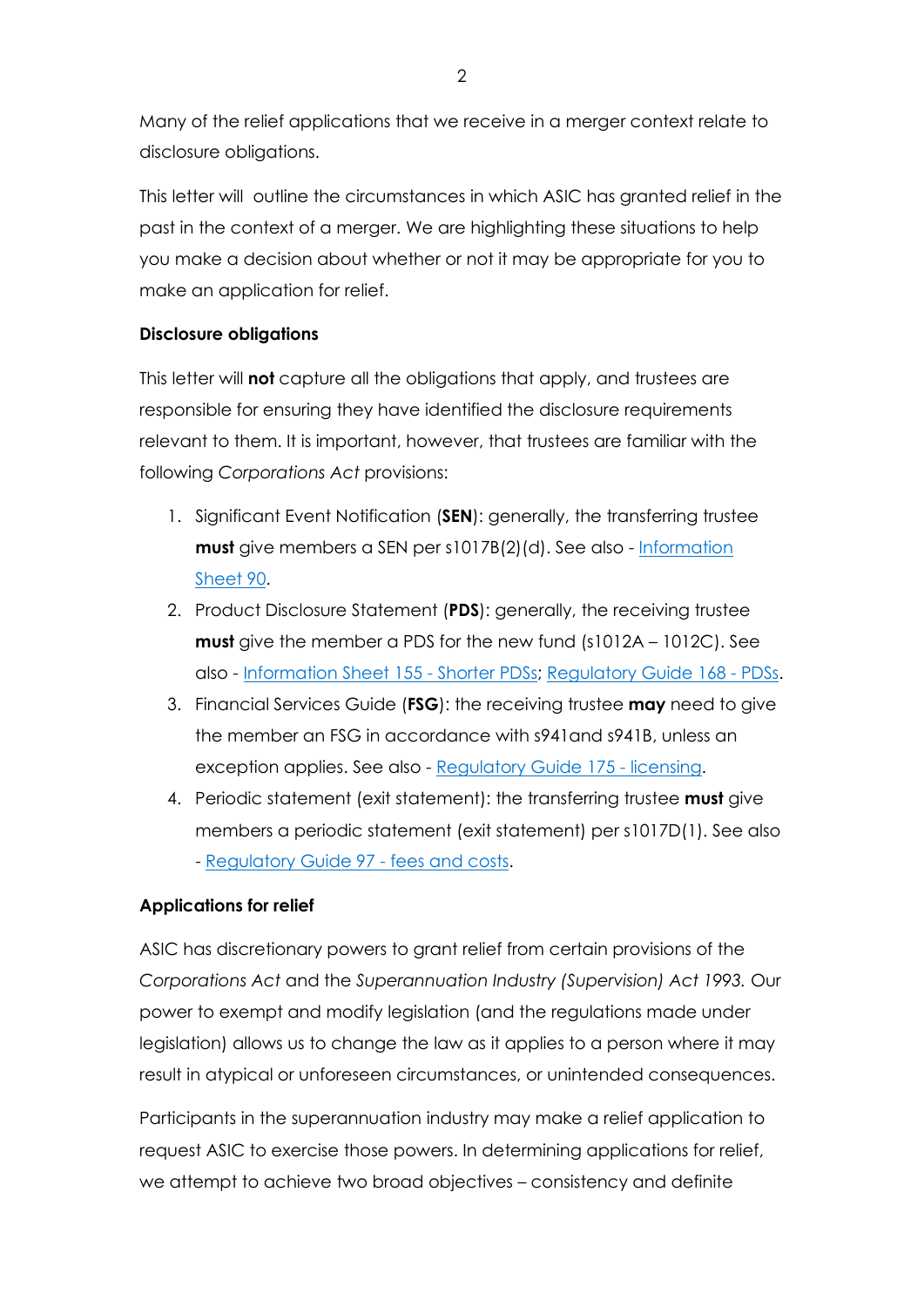principles. We strongly encourage you to review and consider our regulatory guidance regarding relief applications: [Regulatory Guide - 51.](https://download.asic.gov.au/media/5705408/rg51-published-27-july-2020.pdf) This guidance contains important information about the principles we take into account and the type of detailed information we expect you to provide.

The relief process can be lengthy, and we encourage trustees to identify the need to apply for relief as early as possible in their engagement with the merger process.

An application for relief should be submitted trough the [ASIC Regulatory](https://regulatoryportal.asic.gov.au/)  [Portal.](https://regulatoryportal.asic.gov.au/) Applicants will need to pay fees for an application. Fees are set under legislation. We have provided about payment options in the portal. For more information, see the further information on our website about [how you apply](https://asic.gov.au/about-asic/dealing-with-asic/apply-for-relief/changes-to-how-you-apply-for-relief/)  [for relief.](https://asic.gov.au/about-asic/dealing-with-asic/apply-for-relief/changes-to-how-you-apply-for-relief/)

#### *When does ASIC grant relief?*

It is important to emphasise that there is no 'one-size-fits-all' approach to relief and we cannot guarantee that an application will be accepted. We generally only grant relief where there is a net regulatory benefit, or any regulatory detriment is minimal and outweighed by the commercial benefit.

Historically, under merger conditions, ASIC has granted relief from disclosure obligations relating to PDSs, SENs, FSGs and Periodic Statements. Often in these instances, the commercial burden imposed on trustees to produce disclosure materials outweighed the immediate benefit to disclosure by members and alternatives to the regulated disclosure requirements were identified to address the needs of members.

In these circumstances the detriment to members is often mitigated by conditions that apply to the relief. Conditional relief usually seeks to correct the absence of disclosure at a lower cost. For example, please read Report [325](https://download.asic.gov.au/media/1344146/rep325-published-31-January-2013.pdf) (39 – 40) which details the circumstances under which ASIC granted relief from the requirement to provide a PDS in circumstances of an SFT, on the condition that the trustee send a written notice to members that contained a reference to an internet website address where the PDS could be found.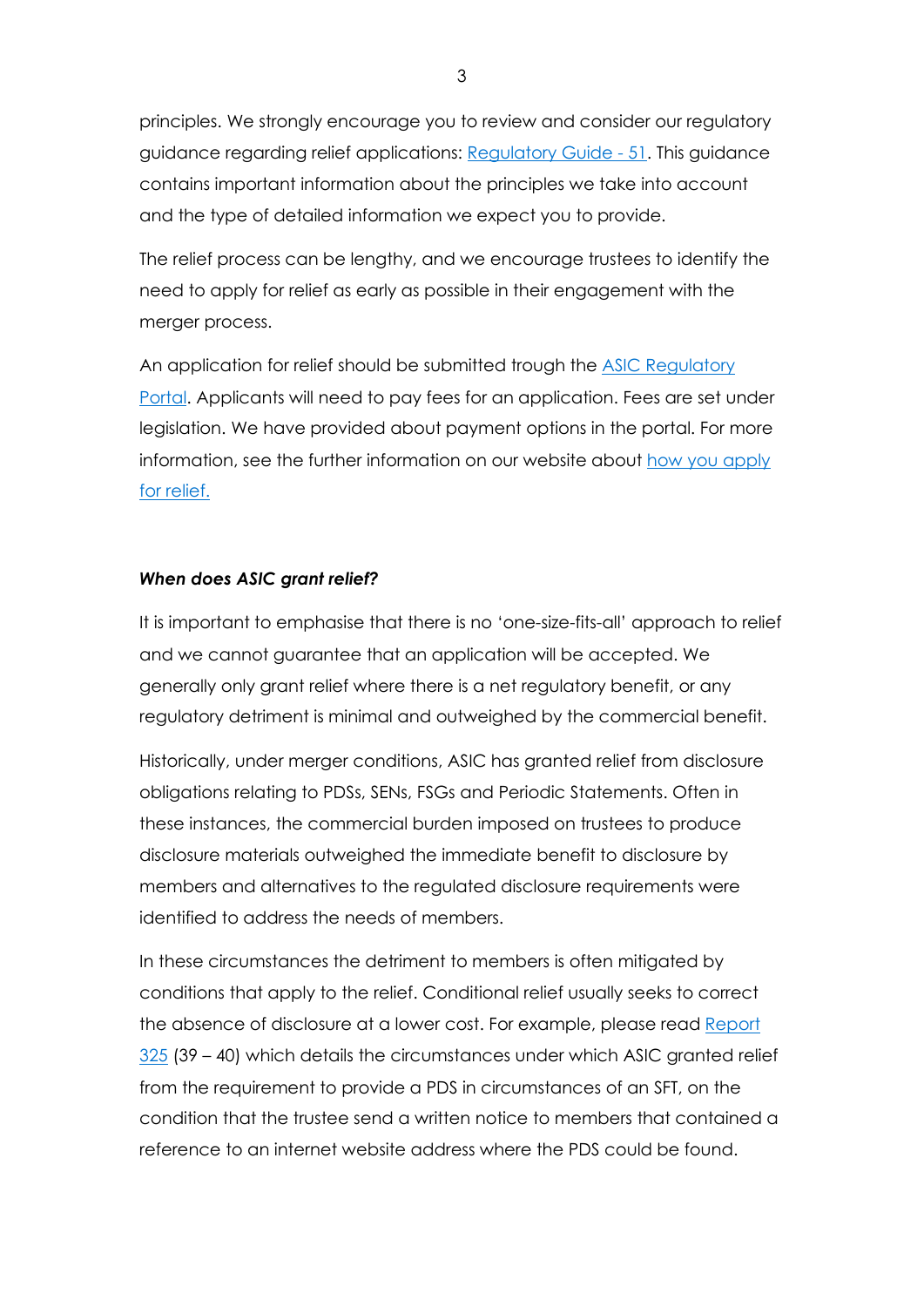It is important to note that in the above example, there was no change to transferring members' entitlements, and members would not be denied any disclosure that they would have otherwise been entitled to. This addressed some of the risk concerning disclosure.

In circumstances where there is no change to the administration, or features of the product, we are more inclined to grant relief. For example, please read [Report 664](https://download.asic.gov.au/media/5638843/rep664-published-23-june-2020.pdf) (44 – 50) which describes the circumstances under which ASIC provided relief from the requirement that the trustee give transferring members a PDS, and from the requirement to provide members with an exit statement after the transfer. In these circumstances, members would hold a superannuation product with the same features as the product they held the in the transferring fund, therefore the transfer did not involve changes that could properly be described as requiring transferring members to make an investment decision. The transfer also involved trustees in the same corporate group.

These examples are to be taken as guidance **only** and are not to be relied upon as a templated response to relief applications**.** Most relief applications are novel in nature and require a bespoke approach. It is the trustees' responsibility to assess whether making an application is required and appropriate.

While disclosure requirements in the Corporations Act have often been the subject of relief applications where mergers are concerned, the circumstances of your merger may present other challenges that you would want to seek relief for. These could include other disclosure obligations or licensing issues. For example, you may wish to consider making a relief application where law reforms that start on a particular day require you to comply with an obligation that will only apply for a short time before your merger and the cost of compliance for a short time may outweigh any benefit. We have received relief applications from trustees concerned about meeting annual member meeting obligations, or the notification requirements introduced through the *Treasury Laws Amendment (Protecting Your Superannuation Package) Act 2019*.

4